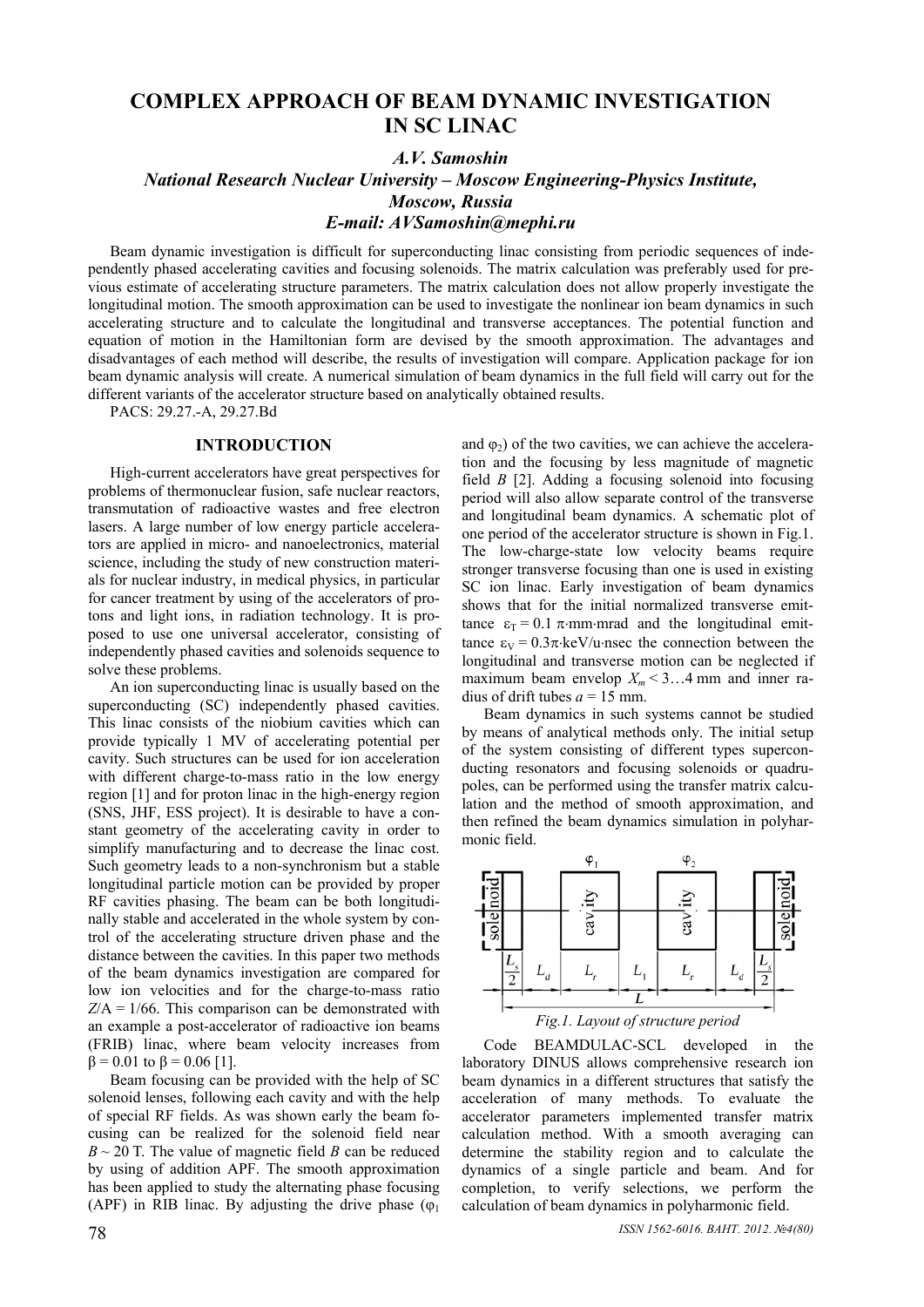### **1. MATRIX CALCULATIONS**

The conditions of longitudinal and transverse beam stabilities for the structure consisting from the periodic sequence of the cavities and solenoids were studied early using transfer matrix calculation [2]. The code window with the plots of dependencies dimensionless parameter α, phase advances per period (Floke parameters), magnetic field which need for beam stable motion with envelope value  $Xm = 3$  mm is shown in the Fig.2.



*Fig.2. Beam dynamic transfer matrix calculation* 

### **2. BEAM DYNAMICS IN SMOOTH APPROXIMATION**

The general axisymmetric equations of motion for ion moving inside an accelerator can be written as

$$
\frac{\mathrm{d}}{\mathrm{d}t} \left( \gamma \frac{\mathrm{d}z}{\mathrm{d}t} \right) = \frac{eZ}{Am} E_z(\vec{r}, t) - \frac{e^2 Z^2}{2A^2 m^2 \gamma} \frac{\partial}{\partial z} A_{\varphi}^2, \tag{1}
$$

$$
\frac{\mathrm{d}}{\mathrm{d}t} \left( \gamma \frac{\mathrm{d}r}{\mathrm{d}t} \right) = \frac{eZ}{Am} E_r(\vec{r}, t) \left( 1 - \beta \beta_G \right) - \frac{e^2 Z^2}{2 A^2 m^2 \gamma} \frac{\partial}{\partial r} A_{\varphi}^2.
$$

In every cavity the acceleration RF field of periodic H-cavity can be represented as an expansion in spatial harmonics

$$
E_z = E_0 \sum I_0(h_n r) \cos(h_n (z - z_i)) \cos(\omega t),
$$
  
\n
$$
E_r = E_0 \sum I_1(h_n r) \sin(h_n (z - z_i)) \cos(\omega t),
$$
 (2)

where  $E_0$  is the amplitude of RF field at the axis ( $E_0 \neq 0$ if  $-L_r/2 < z-z_i < L_r/2$ ,  $h_n = \pi/D + 2\pi n/D$ ,  $n = 0, 1, 2, ...,$  $D_i = \beta_G \lambda/2$  is the cavity accelerating structure period length,  $L_r$  is the cavity length,  $z_i$  is the coordinate of the *i*-th cavity center,  $I_0$ ,  $I_1$  are the modified Bessel functions. Let we call particle which accelerating on axis and does not have slow phase and transverse oscillation term as reference. In our case the reference particle velocity β*c* and the geometrical velocity β*G* are closely for each class of the identical cavities. Retaining in (2) only zeroth RF field harmonic we can use the traveling wave system. In this system ω*t* can be replaced by  $h_0(z-z_i) + \varphi_{0i}$ , where  $\varphi_{0i}$  is the RF phase when the reference particle traverses the cavity center. In equation (1) the value  $A_{\varphi}$  is the azimuthal vector-potential of the magnetic field in solenoid  $(B = \text{rot}A)$ .

In SC linac design, it is very important to know the bucket size since it relates to the longitudinal RF focusing. But the linac longitudinal acceptance cannot be obtained by matrix method because of the assumption that the particles have small longitudinal oscillation amplitude. In order to investigate the nonlinear ion beam dynamics in such accelerated structure and to calculate the longitudinal and transverse acceptances it can be used smooth approximation [3,4]. In this paper, equation of motion for ion beam in the Hamiltonian form is derived in the smooth approximation for superconducting linac.

Let us consider the particle motion in the polyharmonic fields of the cavities and solenoids. The ion dynamics in such periodic structure is complicated. The particles trajectories can be presented as a sum of the slowly term and a fast oscillation term with a period *L.* The normalized particle velocity deviation with respect to the reference particle velocity, Δβ, can be represented as a sum of a slow motion term and a fast oscillation term also.

Following Ref. [5] one can apply an averaging over the fast oscillations and obtain the phase  $(\psi)$  and radial  $(\rho = h_0 r)$  motion equations in smooth approximation:

$$
\frac{d^2 \psi}{d\xi^2} + 3 \left[ \frac{d}{d\xi} \left( \ln \beta \gamma \right) \right] \frac{d\psi}{d\xi} = -\frac{\partial \overline{U}_{\text{eff}}}{\partial \psi},
$$
\n
$$
\frac{d^2 \rho}{d\xi^2} + \left[ \frac{d}{d\xi} \left( \ln \beta \gamma \right) \right] \frac{d\rho}{d\xi} = -\frac{\partial \overline{U}_{\text{eff}}}{\partial \rho},
$$
\n(4)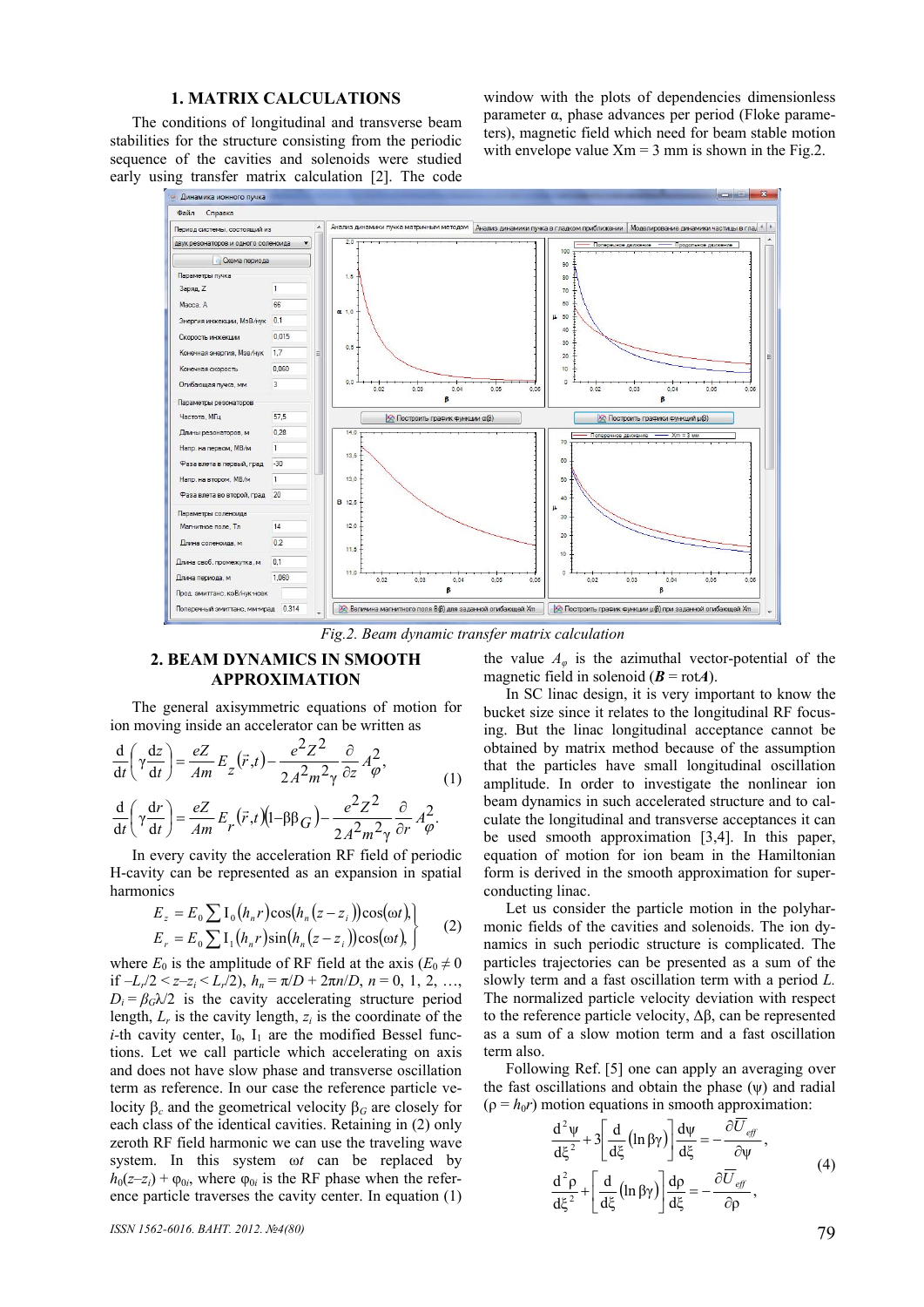where  $U_{\text{eff}} = U_0 + U_1 + U_2$  is effective potential function. We use the following designations:  $U_0 = -4\alpha \left[ \psi \left\{ \cos \varphi_1 + \cos \varphi_2 \right\} - I_0(\rho) \left\{ \sin \left( \varphi_1 + \psi \right) + \sin \left( \varphi_2 + \psi \right) \right\}, \right]$ 

$$
U_{1} = \chi_{1}\alpha^{2} \{2(\cos\varphi_{1} + \cos\varphi_{2})(\sin\varphi_{1} + \sin\varphi_{2})\psi ++ I_{0}^{2}(\rho)[\cos(\varphi_{1} + \psi) + \cos(\varphi_{2} + \psi)]^{2} ++ I_{1}^{2}(\rho)[\sin(\varphi_{1} + \psi) + \sin(\varphi_{2} + \psi)]^{2}\} ++ \chi_{2}\alpha^{2} \{2(\cos\varphi_{1} - \cos\varphi_{2})(\sin\varphi_{1} - \sin\varphi_{2})\psi +(4)+ I_{0}^{2}(\rho)[\cos(\varphi_{1} + \psi) - \cos(\varphi_{2} + \psi)]^{2} ++ I_{1}^{2}(\rho)[\sin(\varphi_{1} + \psi) - \sin(\varphi_{2} + \psi)]^{2}\} U_{2} = -\frac{\chi_{3}}{2}\alpha\widetilde{B}\rho I_{1}(\rho)\frac{L_{sol}}{L}[\sin(\varphi_{1} + \psi) + \sin(\varphi_{2} + \psi)] +
$$

 $\chi_{\scriptscriptstyle 4} \widetilde{B}^{\scriptscriptstyle 2} \, \frac{L_{\scriptscriptstyle sol}^{\scriptscriptstyle 2}}{L^{\scriptscriptstyle 2}} \, \rho^{\scriptscriptstyle 2} \, + \, \widetilde{B} \, \frac{L_{\scriptscriptstyle sol}}{L} \frac{\rho^{\scriptscriptstyle 2}}{2}.$ 

 $\frac{L_{sol}^2}{L^2}$   $\rho^2$  +  $\widetilde{B}$   $\frac{L}{B}$  $\widetilde{B}$ <sup>2</sup>  $\frac{L_{sol}^2}{\sigma^2}$   $\rho^2$  +  $\widetilde{B}$   $\frac{L_{sol}}{\sigma}$ 

 $_{4}\widetilde{B}^{2}\,\frac{L_{sol}^{2}}{L^{2}}\,\mathsf{p}^{2}+\widetilde{B}\,\frac{L_{sa}}{L}$ 

Here  $\alpha = \pi eZUL/2A\lambda mc^2\beta_g^3\gamma_g^3$  is the interaction parameter,  $\widetilde{B} = (eZBL/2Amc\beta_c\gamma_c)^2$  is the focusing parameter.

In this expression for  $U_{\text{eff}}$  we take into account the coherent oscillations of bunches and the effective potential function describe slowly oscillations in the reference particle frame. Earlier, in [5] the effective potential function was found in the frame where averaged velocity of the reference particle,  $\overline{\beta}_c = 0$ .

The analysis of the effective potential function makes it possible to study the condition at which the phase and radial stability of the beam is achieved and to calculate the longitudinal acceptance.

$$
U_{\text{eff}} = U_{\text{eff}}(0,0) + \frac{1}{2}\Omega_z^2 \psi^2 + \frac{1}{2}\Omega_r^2 \rho^2 + \dots \tag{5}
$$

The code window with the frequencies of longitudinal and transverse oscillations, the cross section of the potential function and change the size of the separatrix is shown in Fig.3.



*Fig.3. The frequencies of longitudinal and transverse oscillations, potential function cross-section and separatrixes for different approximation cases* 

## **3. NUMERICAL SIMULATION OF ION BEAM DYNAMICS**

#### **3.1. SINGLE PARTICLE MOTION**

For the analyses of longitudinal and transverse motions the beam dynamic was studied in averaged on fast oscillations field. Field's components can be obtained from the effective potential function in smooth approximation. The solution can be obtained only by numerical simulation because the field components are nonlinear functions. The greatest interest represents modeling of the dynamics of the full field. The results of ion beam numerical simulations in polyharmonic field with  $Z/A = 1/66$  are shown in Fig.4.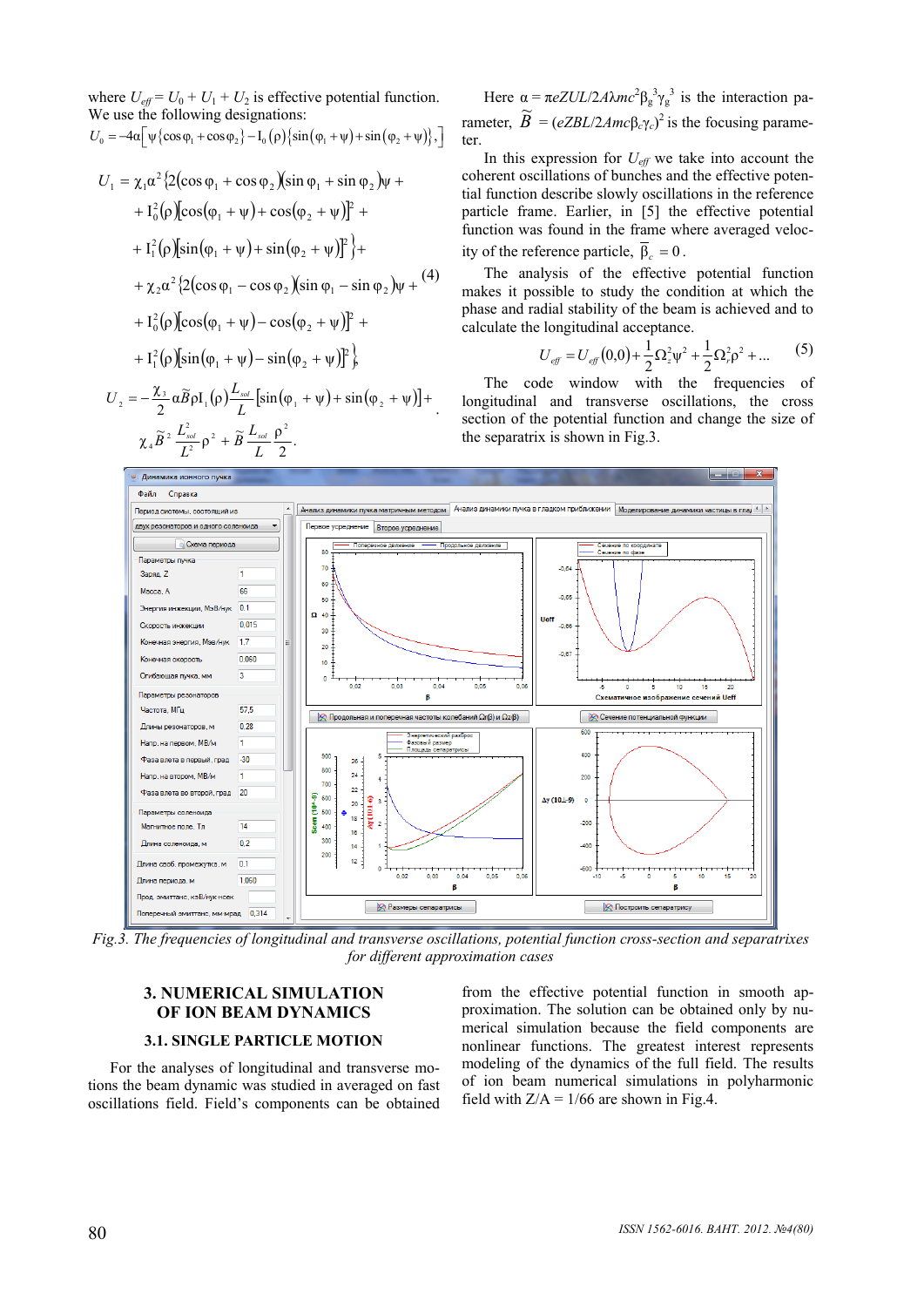

*Fig.4. Particle trajectories during acceleration* 

#### **3.2. BEAM DYNAMICS**

The initial parameters of numerical simulation for this system are similar to the previous one. The initial particle phase in the cavity are  $\varphi_1 = -30^\circ$  and  $\varphi_2 = 20^\circ$ , and magnetic field of solenoid is  $B = 14$  T. The beam moves through 8 periods in this case. The numerical simulation in polyharmonic field was performed to verify of the result obtained bellow. Geometrical velocity  $\beta$ <sup>G</sup> varies in each cavity. The results of ion beam numerical simulations in a polyharmonic field are close to results received in smooth approximation. The beam longitudinal volume increase is negligible and transverse emittance slowly vying. The results are shown in Fig.5 agree with previously calculation.



*Fig.5. Beam dynamics in the polyharmonic field*